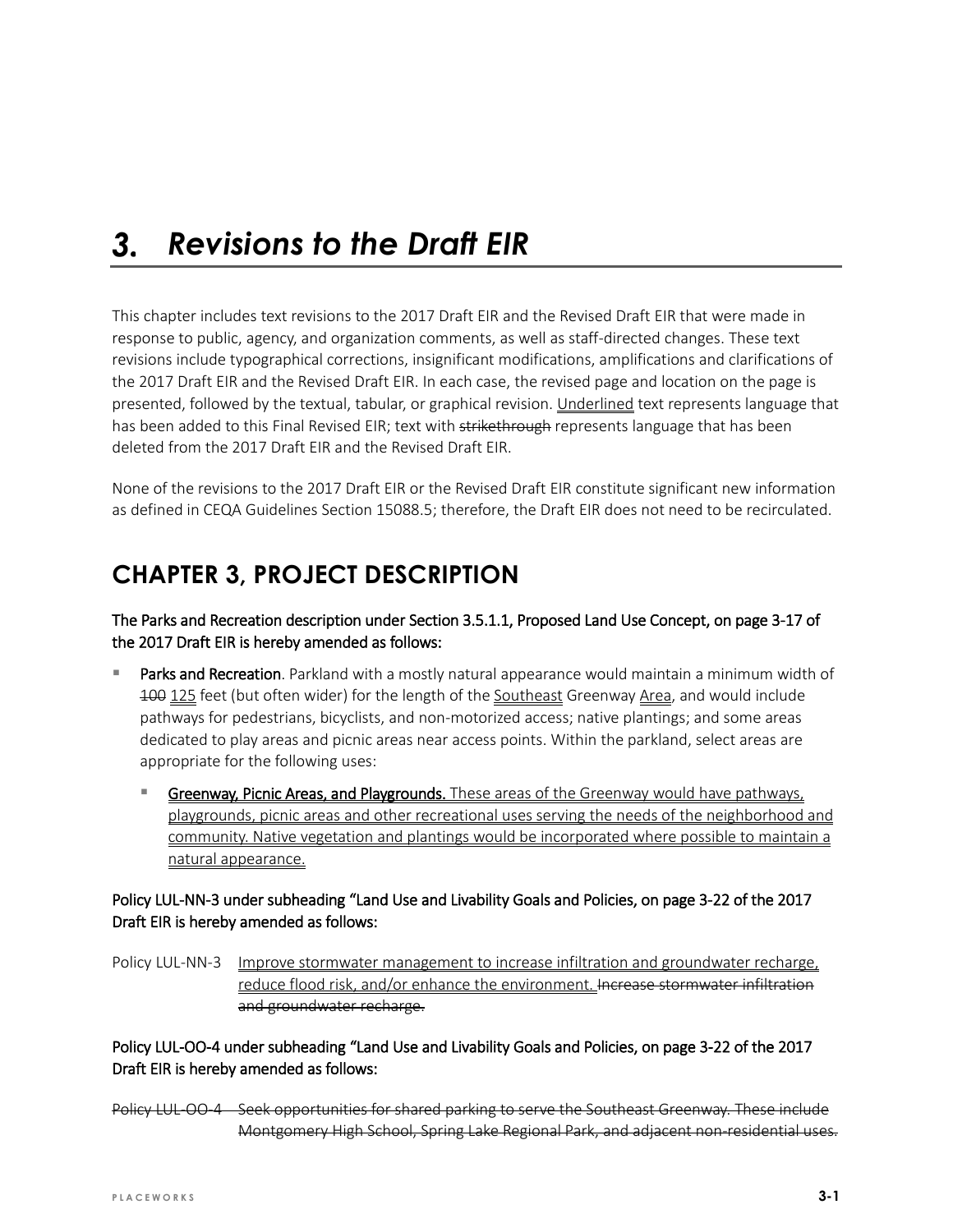## Policy LUL-PP-4 under subheading "Land Use and Livability Goals and Policies, on page 3-23 of the 2017 Draft EIR is hereby amended as follows:

Policy LUL-PP-4 In future design phases of the project, minimize parking impacts on surrounding neighborhoods by providing parking on the Southeast Greenway and seeking opportunities to share parking with adjacent non-residential uses, such as Montgomery High School and Spring Lake Regional Park. Provide for parking on the Southeast Greenway in future design phases of the project to minimize parking in surrounding neighborhoods.

# **CHAPTER 4.1, AESTHETICS**

The first bullet in the list of zoning districts in the Southeast Greenway Area on pager 4.1-8 is hereby amended as follows:

 Open Space Recreation (OSR) district. The maximum height for allowable residential uses in the OSR district is 35 feet; non-residential structures may be greater height if authorized by a Conditional Use Permit per Zoning Code Section 20-26-040. However, no residential development is permitted in the OSR district in the Southeast Greenway Area.

# **CHAPTER 4.2, AIR QUALITY**

The mitigation numbering under Impact AQ-6 on page 4.2-36 is here by amended as follows:

Mitigation Measure AQ-56: Implement Mitigation Measures AQ-2 through AQ-4.

# **CHAPTER 4.4, CULTURAL AND TRIBAL CULTURAL RESOURCES**

## The text under subheading "Outreach to Native American Tribes" on pages 4.4-4 to 4.4-5 of the 2017 Draft EIR is hereby amended as follows:

In compliance with SB 18, on July 29, 2016 a letter was sent to the NAHC seeking information from the sacred lands files, which track Native American cultural resources, and the names of Native American individuals and groups that would be appropriate to contact regarding this project. The NAHC replied with a letter dated August 12, 2016, in which they indicated that the sacred land file has no information about the presence of Native American cultural resources in the immediate project area, and provided a list of Native American contacts (groups and individuals) who may have information regarding known and recorded sites. The NAHC also provided a list of additional Tribal contacts.

In response to AB 52, the City received requests from Tribes to be notified about projects in the City of Santa Rosa, which is the geographic area with which they are traditionally and culturally affiliated. Tribes include the Federated Indians of Graton Rancheria, Lytton Rancheria of California, and Middletown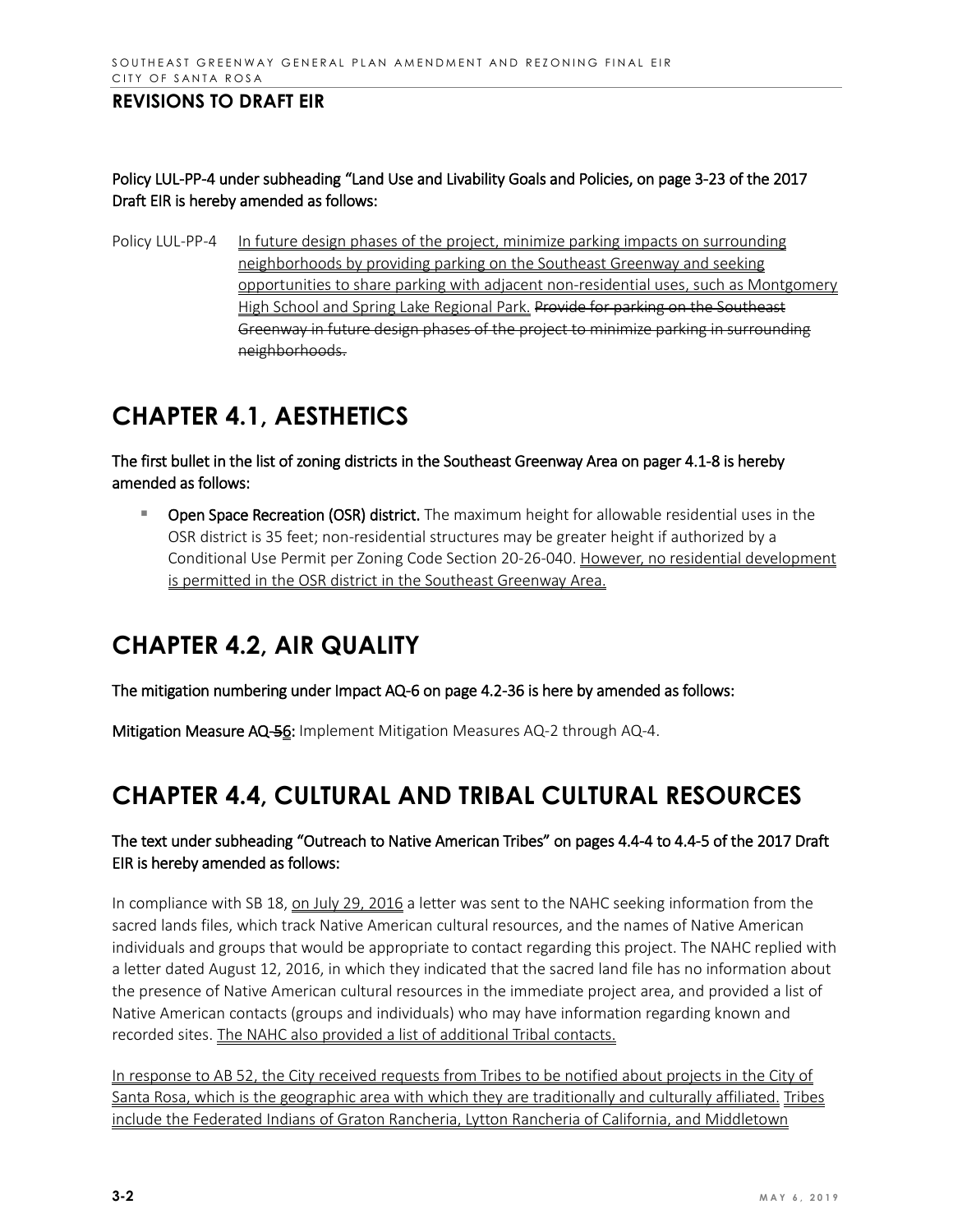Rancheria of Pomo Indians of California. In February 2017, the Middletown Rancheria of Pomo Indians notified the City that notification of projects in the city was no longer required.

Letters of project notification were also sent to the following contacts on the dates listed:

Sent by the City on August 12, 2016:

Federated Indians of Graton Rancheria

Buffy McQuillen

Middletown Rancheria of Pomo Indians

 Stephanie Reyes, Tribal Historic Preservation **Officer** 

### Sent by Tom Origer and Associates on August 26, 2016:

Federated Indians of Graton Rancheria

- **E** Lytton Rancheria of California
- Greg Sarris
- Gene Buvelot
- **Buffy McQuillen**
- Peter Nelson

Lytton Rancheria of California

- Brenda Tomaras
- Lytton Rancheria of California
- Marjorie Mejia
- **Buffy McQuillen**
- Peter Nelson

A complete log of contact efforts is provided in Appendix D, Cultural Resources Data, of this Draft EIR, along with copies of all responses received. While responses were provided by the Lytton Rancheria of California on September 3, 2016, the Federated Indians of Graton Rancheria on September 19, 2016, and the Middletown Rancheria of Pomo Indians on November 30, 2016, no specific requests for consultation regarding the proposed project were made. However, the Lytton Rancheria of California did request that a sensitive location be avoided during any future development and that they would be consulting further with the appropriate lead agency. In response to AB 52, the City has not received any request from any Tribes in the in the geographic area with which it is traditionally and culturally affiliated with or otherwise to be notified about projects in the City of Santa Rosa. Nonetheless, t-The evaluation of potential impacts to TCRs, including mitigation to avoid sensitive resources, is addressed below in Section 4.4.3, Impact Discussion, of this chapter.

## Mitigation Measure CULT-2 under Section 4.4-3, Impact Discussion, on page 4.4-8 of the 2017 Draft EIR is hereby amended as follows:

Mitigation Measure CULT-2: If any prehistoric or historic subsurface cultural resources are discovered during ground disturbing activities, all work within 50 feet of the resources shall be halted and a qualified archaeologist shall be consulted. If the resource is a tribal resource – whether historic or prehistoric – the City shall consult with the appropriate tribe(s) to evaluate the resource and determine appropriate avoidance, preservation or mitigation measures. If the resource is non-tribal, the archaeologist shall to assess the significance of the find according to CEQA Guidelines Section 15064.5. If any find is determined to be significant, representatives from the City and the archaeologist would meet to determine the appropriate avoidance measures or other appropriate mitigation. All significant non-tribal cultural materials recovered shall be, as necessary and at the discretion of the consulting archaeologist, subject to scientific analysis, professional museum curation, and documentation according to current professional standards. Where the materials are tribal, the City shall consult with the appropriate tribe(s) to determine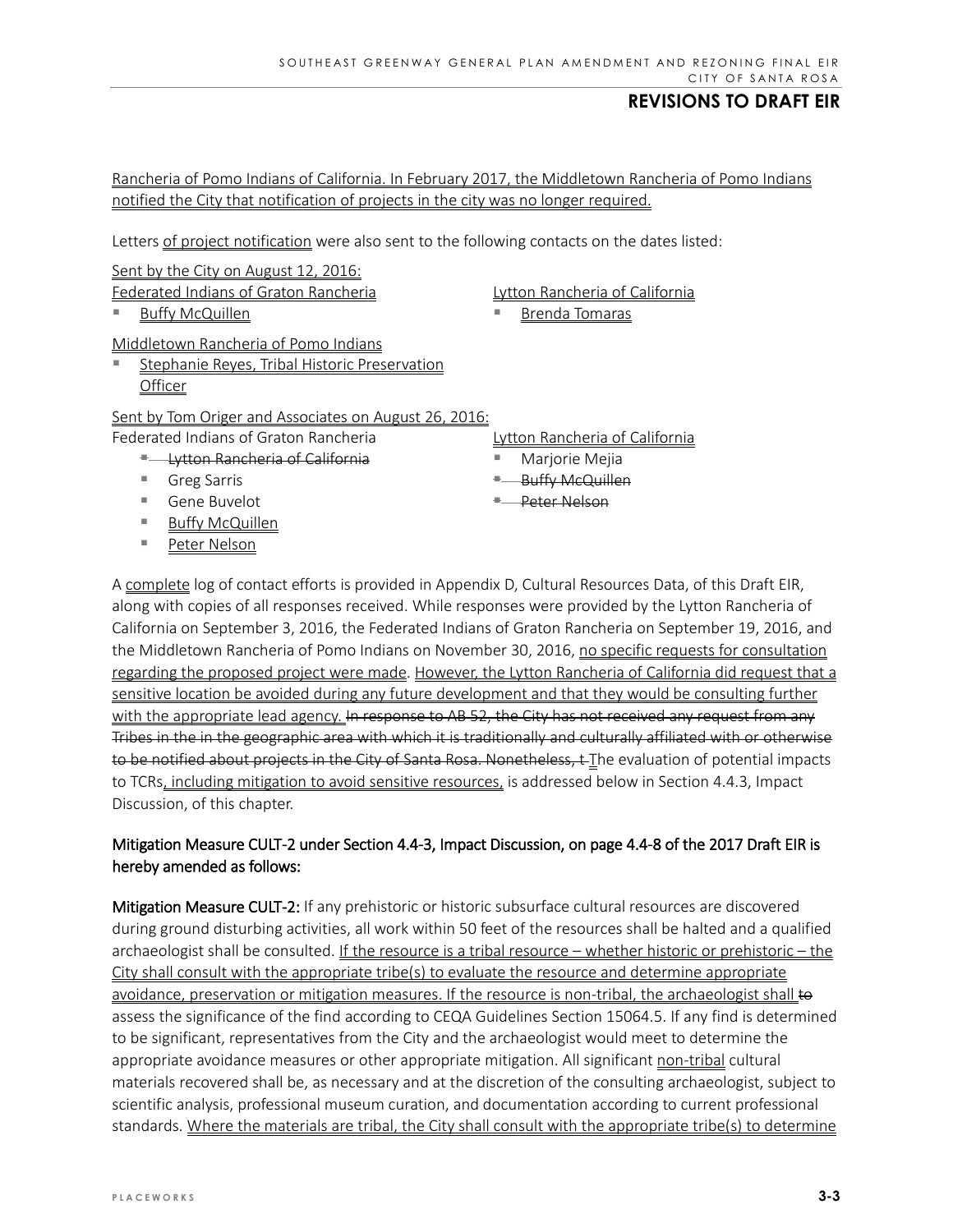what types of testing and preservation are acceptable. In considering any suggested mitigation proposed by the consulting archaeologist to mitigate impacts to tribal cultural resources, historical resources or unique archaeological resources, the City, in consultation with the tribe(s) where appropriate, shall determine whether avoidance is necessary and feasible in light of factors such as the nature of the find, proposed project design, costs, and other considerations. If avoidance is infeasible, other appropriate measures (e.g., data recovery) would may be instituted. Work may proceed on other parts of the project site while mitigation for tribal cultural resources, historical resources or unique archaeological resources is being carried out.

# **CHAPTER 4.7, HAZARDS AND HAZARDOUS MATERIALS**

## The second paragraph under heading "Chapter 4.7 Hazards and Hazardous Materials" on page 4.7-1 of this 2017 Draft EIR is hereby amended as follows:

Some of the information in this chapter was derived from a recent Phase 1 Environmental Site Assessment (ESA) of the Southeast Greenway Area dated June October 2017 and the Soil Sampling of Mound West of Yulupa Avenue; Southeast Greenway, Santa Rosa, CA Memorandum Dated June 13, 2017 and prepared by PlaceWorks. A copy of this report and memo is are included as Appendix E, Phase 1 Environmental Site Assessment, of this Draft EIR. This chapter was prepared by a California Registered Engineer.

# **CHAPTER 4.8, HYDROLOGY AND WATER QUALITY**

## The text under subheading "Sonoma County Water Agency" on pages 4.8-3 to 4.8-4 of the 2017 Draft EIR is hereby amended as follows:

The SCWA is the flood control agency for the County. Their responsibilities include creek restoration, pollution prevention efforts, and groundwater recharge. The SCWA has partnered with federal agencies to help build and manage a variety of flood protection projects, including Warm Springs Dam, Spring Lake, Coyote Valley Dam, Matanzas Creek Reservoir, Piner Creek Reservoir, Brush Creek Middle Fork Reservoir and Spring Creek Reservoir. The SCWA also manages a proactive stream maintenance program for more than 80 miles of creeks approximately 75 miles of engineered flood control channels and 100 miles of natural channels throughout its service area, including portions of the three creeks that cross the Southeast Greenway Area.

## The third paragraph under subheading "Hydrology and Surface Drainage" on page 4.8-8 of the 2017 Draft EIR is hereby amended as follows:

The SCWA maintains the system of open channels and creeks that divert flow to the Russian River. Sonoma County is divided into nine flood control zones that are managed by the SCWA. The Southeast Greenway Area and City of Santa Rosa are located in Flood Control Zone 1A (Mark West Creek-Laguna de Santa Rosa Watershed). The SCWA provides system wide maintenance and improvements activities along 69 miles of Zone 1A engineered channels funded through Zone 1A funds including the repair of box culverts and dam spillways; cleaning of side drains leading into channels from subdivisions or city streets;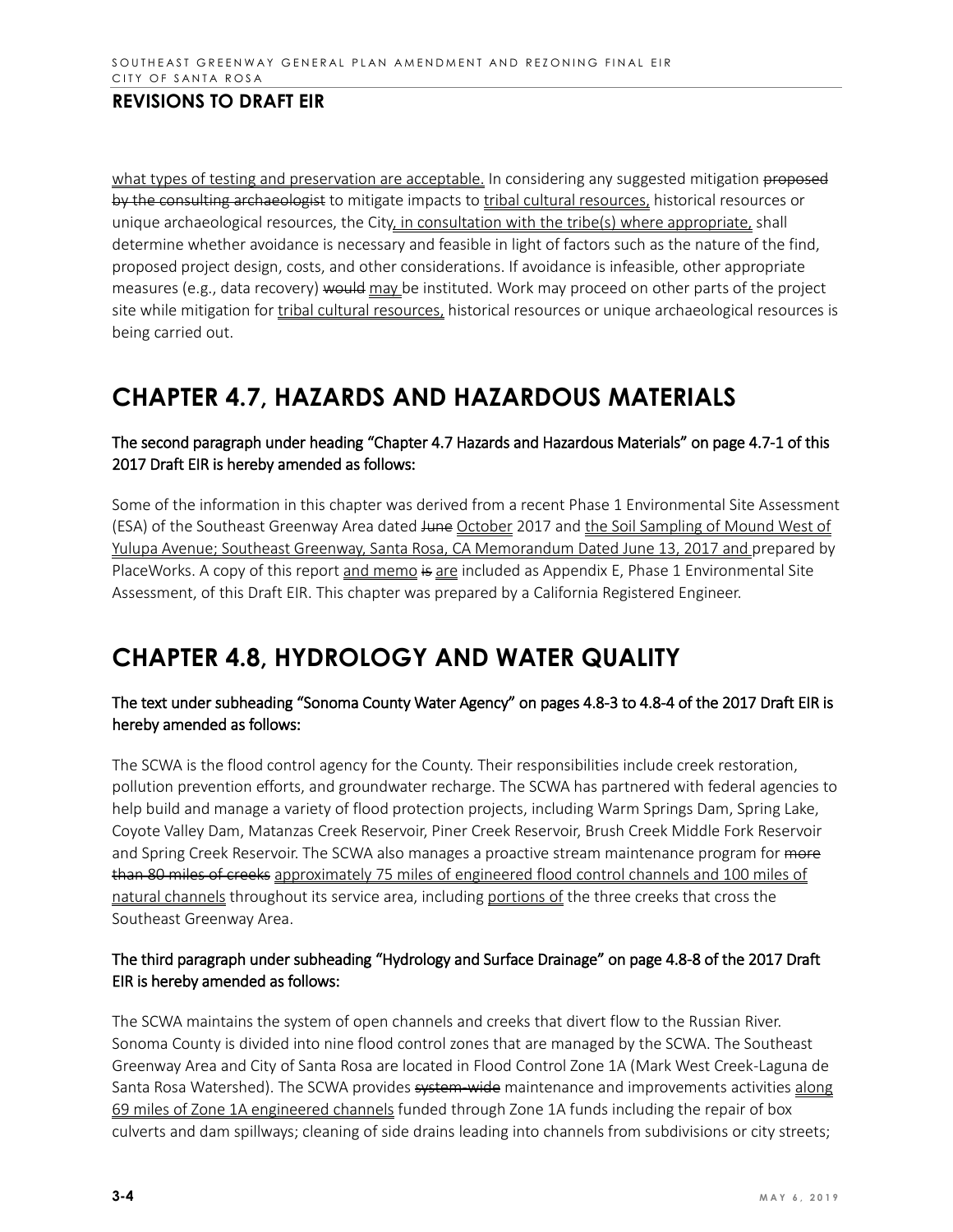repair/replacement of in-channel control structures; removal of siltation in low-velocity channels to restore hydraulic capacity; repair of bank "wash-outs"; and removal of debris that collects in creek channels.

#### Footnote 16 at the bottom of page 4.8-13 of the 2017 Draft EIR is hereby amended as follows:

<sup>16</sup> Sonoma County, 2011 2017, Sonoma County Hazard Mitigation Plan.

## The second paragraph under Impact Discussion HYDRO-2 on page 4.9-19 of this 2017 Draft EIR is hereby amended as follows:

The new trail, bike path, and recreational space associated with the proposed project would not lead to an increase in water demand. Future potential development of a joint school facility, plazas/trailheads, public gathering place, urban agriculture, and commercial and residential uses associated with the proposed project would create additional water demand. Additional discussion of the impacts associated with water supply is provided in Chapter 4.14, Utilities and Service Systems, of this Draft EIR. In addition, the proposed project would protect onsite groundwater recharge areas, including creeks and riparian corridors in accordance with General Plan 2035 Policy OSC-I-6, and implement LID features that prioritize infiltration. Additionally, proposed Land Use and Livability Policy LUL-NN-3 requires the City to improve stormwater management to increase infiltration and groundwater recharge, reduce flood risk, and enhance the environment increase stormwater infiltration and groundwater recharge in the Southeast Greenway Area. This would allow for percolation, groundwater recharge, and minimize stormwater runoff from the site, thus further reducing potential impacts to groundwater recharge.

# **CHAPTER 4.9, LAND USE AND PLANNING**

## The list of proposed policies under Impact Discussion LU-2, on page 4.9-7 of the 2017 Draft EIR is hereby amended as follows:

| Policy LUL-00-4 | Seek opportunities for shared parking to serve the Southeast Greenway. These include  |
|-----------------|---------------------------------------------------------------------------------------|
|                 | Montgomery High School, Spring Lake Regional Park, and adjacent non residential uses. |
| Policy LUL-PP-4 | In future design phases of the project, minimize parking impacts on surrounding       |
|                 | neighborhoods by providing parking on the Southeast Greenway and seeking              |
|                 | opportunities to share parking with adjacent non-residential uses, such as Montgomery |
|                 | High School and Spring Lake Regional Park.                                            |
| Policy T-N-5    | Provide for parking on the Southeast Greenway and seek shared parking opportunities   |
|                 | in adjacent non-residential uses, such as Montgomery High School, the Friedman        |
|                 | Center, and Spring Lake Regional Park in future design phases of the project to       |
|                 | maximize a park once experience and minimize parking in surrounding neighborhoods.    |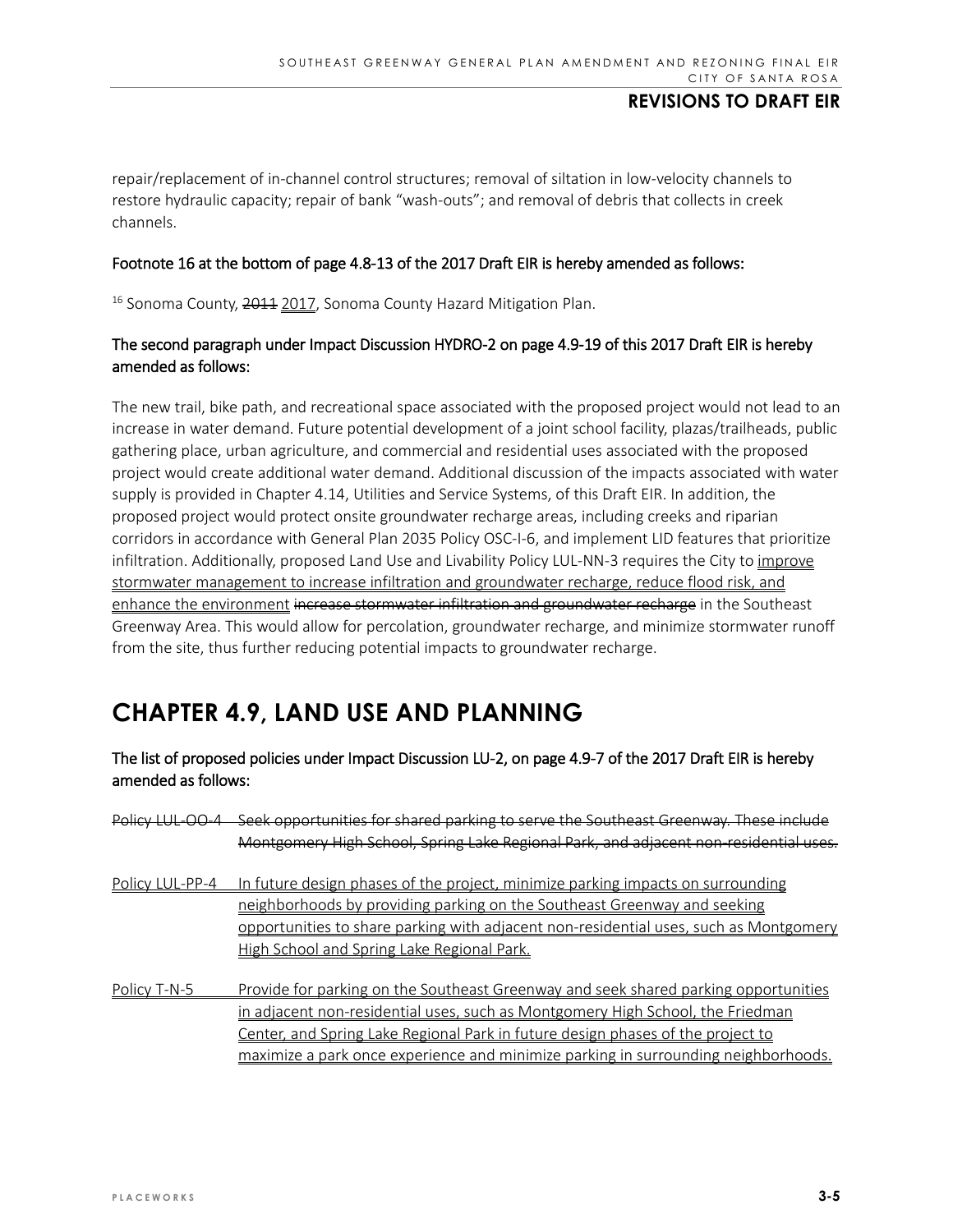Policy LUL-NN-3 under Impact Discussion LU-2, on page 4.9-9 of the 2017 Draft EIR is hereby amended as follows:

Policy LUL-NN-3 Improve stormwater management to increase infiltration and groundwater recharge, reduce flood risk, and/or enhance the environment. Increase stormwater infiltration and groundwater recharge.

# **CHAPTER 4.12, PUBLIC SERVICES**

### The list of schools under the subheading for "Rincon Valley Union School District" on page 4.12-12 has been amended as follows:

Although not identified as a school where future students generated by the proposed project would attend by the Superintendent of the Rincon Valley School District (RVUSD), at the request of the public the Village Elementary School is included as a school where students generated from the proposed project could potentially attend.

# **CHAPTER 4.13, TRANSPORTATION AND CIRCULATION**

The text on item #5 of the list of study intersections on page 4.13-9 of the Revised Draft EIR is hereby amended as follows:

5. Farmers Lane/Hoen Avenue is a four-legged signalized intersection with permitted left-turn phasing pockets on all four approaches, and marked pedestrian crosswalks on the north, east, and west legs.

## The text in the second and third paragraphs under the subheading "Bicycles Facilities" on page 4.13-12 of the Revised Draft EIR is hereby amended as follows:

There are some existing bicycle facilities which would provide access to the Southeast Greenway planning area. There is an existing Class II bike lane on Yulupa Avenue, which runs for over 2 miles from Bennett Valley Road to Montgomery Drive and passes through the Southeast Greenway Area. There are also existing Class II bike lanes on the Hoen Avenue-Hoen Frontage Road corridor, parallel to the Southeast Greenway, from Farmers LaneTownview Avenue (just east of Farmers Lane) to Summerfield Road. Existing Class II bike lanes are also provided on Summerfield Road, extending from Bethards Drive to Montgomery Drive for about two miles. There is also an existing Class III bike route on Hahman Drive, between Montgomery Drive and Hoen Avenue.

Future bicycle facilities identified in the BPMP includes plans for a Class I multi-use path along an approximately one-mile stretch of the Southeast Greenway Area, from Hoen Avenue/Hoen Avenue Frontage Road to Spring Lake Regional Park. This path would provide interior connections to neighborhoods and connect to Montgomery High School and Montgomery Village to the west. The eastern end of the Class I path would access cross Summerfield Road, providing access on surface streets and continue to Spring Lake County Regional Park. In the western portion of the Southeast Greenway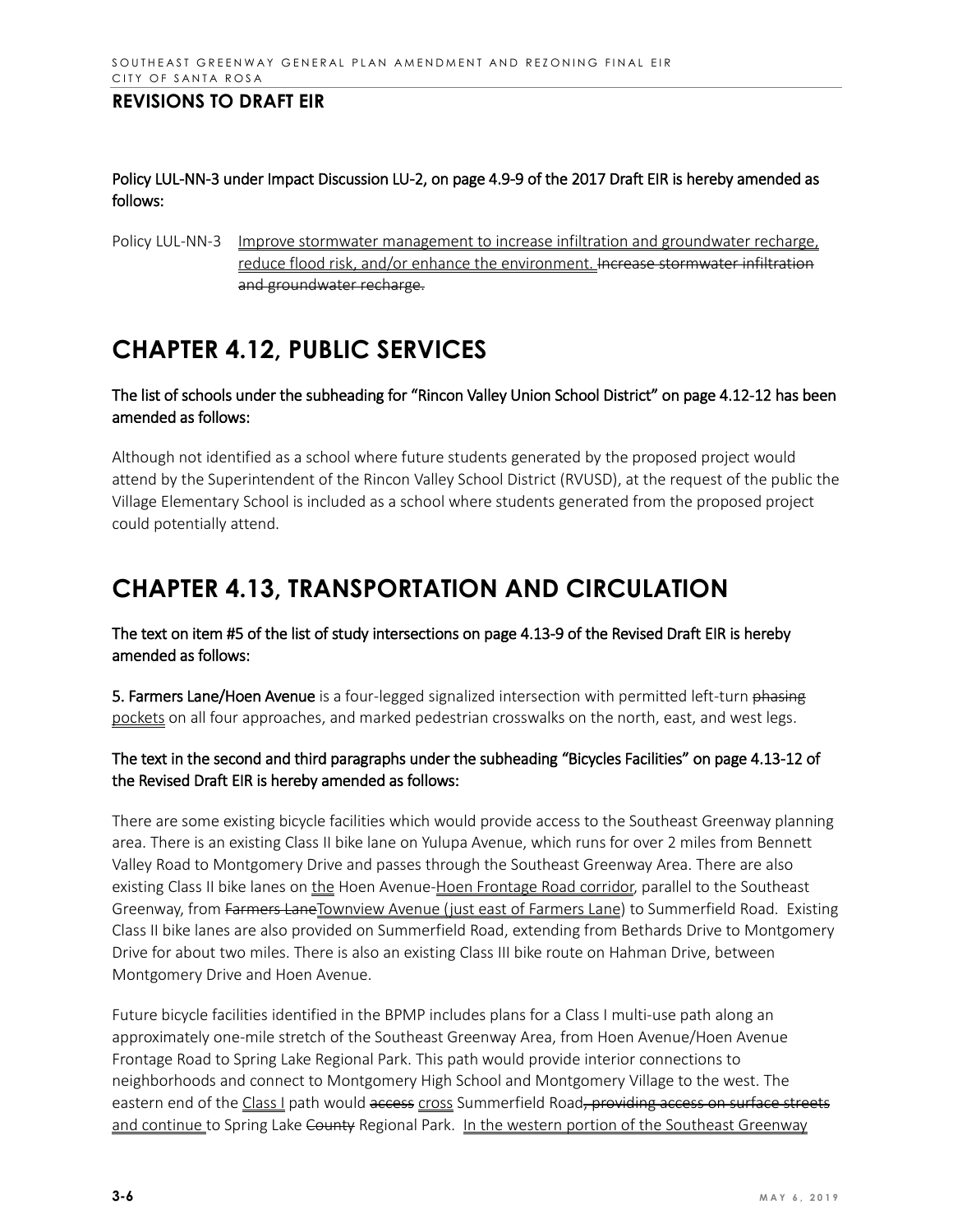## planning area, the BPMP depicts the Class I multi-use path extending westward from Hoen Avenue, crossing Matanzas Creek and connecting to the terminus of Vallejo Street.

### Table 4.13-15 (Existing plus Project Peak Hour Intersection Levels of Service) on page 4.14-27 is hereby amended as follows:

#### TABLE 4.13-15 EXISTING PLUS PROJECT PEAK HOUR INTERSECTION LEVELS OF SERVICE

|                |                                                                     | AM Peak Hour    |                          |                       |             | PM Peak Hour    |                |                       |              |
|----------------|---------------------------------------------------------------------|-----------------|--------------------------|-----------------------|-------------|-----------------|----------------|-----------------------|--------------|
|                | Study Intersection/Approach                                         | <b>Existing</b> |                          | Existing +<br>Project |             | <b>Existing</b> |                | Existing +<br>Project |              |
| $\pmb{\sharp}$ |                                                                     | Delay           | LOS                      | Delay                 | <b>LOS</b>  | Delay           | LOS            | Delay                 | LOS          |
| 1.             | Farmers Lane/Fourth St-Sonoma Hwy                                   | 48.9            | D                        | 49.0                  | D           | 51.2            | D              | 52.1                  | D            |
| 2.             | Farmers Lane/Montgomery Drive                                       | 28.4            | $\mathsf C$              | 28.5                  | $\mathsf C$ | 37.9            | D              | 38.2                  | D            |
| 3.             | Farmers Lane/Sonoma Avenue                                          | 27.2            | C                        | 27.4                  | C           | 39.3            | D              | 40.0                  | D            |
| 4.             | Farmers Lane/Patio Court                                            | 11.9            | B                        | 12.0                  | Β           | 12.5            | B              | 12.9                  | B            |
| 5.             | Farmers Lane/Hoen Avenue                                            | 9.6             | A                        | 10.0                  | Α           | 6.9             | Α              | 7.5                   | Α            |
| 6.             | Farmers Lane/Vallejo Street                                         | 19.5            | Β                        | 19.3<br>19.6          | B           | 6.9             | Α              | 7.3<br>7.4            | Α            |
| 7.             | Farmers Lane/SR 12 West On-ramp                                     | 9.0             | A                        | 9.2                   | Α           | 7.5             | A              | 7.9                   | Α            |
| 8.             | Farmers Lane/SR 12 EastBound Off-ramp-<br>Hoen Avenue Frontage Road | 40.6            | D                        | 41.9                  | D           | 57.2            | E              | 66.8                  | E            |
| 9.             | Farmers Lane/Bennett Valley Road                                    | 14.2            | Β                        | 14.2                  | Β           | 12.9            | B              | 13.0                  | B            |
| 10.            | Hoen Avenue Frontage Road/Townview<br>Avenue                        | 1.4             | А                        | 1.4                   | Α           | 2.3             | Α              | 2.5                   | А            |
|                | Northbound Approach                                                 | 15.9            | С                        | 17.0                  | С           | 25.7            | $\mathcal{C}$  | 31.7                  | D            |
| 11.            | Hoen Avenue Frontage Road/New Mixed<br>Use Street <sup>a</sup>      | L,              | $\overline{\phantom{a}}$ | 1.2                   | Α           |                 | $\overline{a}$ | 1.0                   | A            |
|                | Southbound Approach                                                 | $\overline{a}$  | $\overline{\phantom{a}}$ | 11.7                  | Β           | $\overline{a}$  | $\overline{a}$ | 15.0                  | С            |
| 12.            | Hoen Avenue Frontage Road/Hoen Avenue-<br>Cypress Way               | 13.9            | B                        | 14.4                  | B           | 12.9            | B              | 14.1                  | B            |
| 13.            | Hoen Avenue/Franquette Avenue                                       | 2.2             | A                        | 2.3                   | Α           | 2.2             | A              | 2.2                   | A            |
|                | Southbound Approach                                                 | 28.4            | D                        | 30.1                  | D           | 24.4            | $\mathcal{C}$  | 26.8                  | D            |
| 14.            | Yulupa Avenue/Mayette Avenue                                        | 8.5             | Α                        | 8.7                   | Α           | 5.2             | Α              | 5.2                   | Α            |
| 15.            | Hoen Avenue/Yulupa Avenue                                           | 38.8            | D                        | 41.2                  | D           | 43.2            | D              | 44.0                  | D            |
| 16.            | Hoen Avenue/Summerfield Road                                        | 19.1            | B                        | 19.2                  | B           | 34.1            | C              | 34.0                  | $\mathsf{C}$ |

Note: Delay is measured in average seconds per vehicle; LOS = Level of Service; Results for minor approaches to two-way stop-controlled intersections are indicated in *italics*; Bold indicates operation below City level-of-service standard.

a. Future intersection.

Source: W-Trans, 2017. Traffic Impact Study for the Southeast Greenway Plan, July 10. Table 14.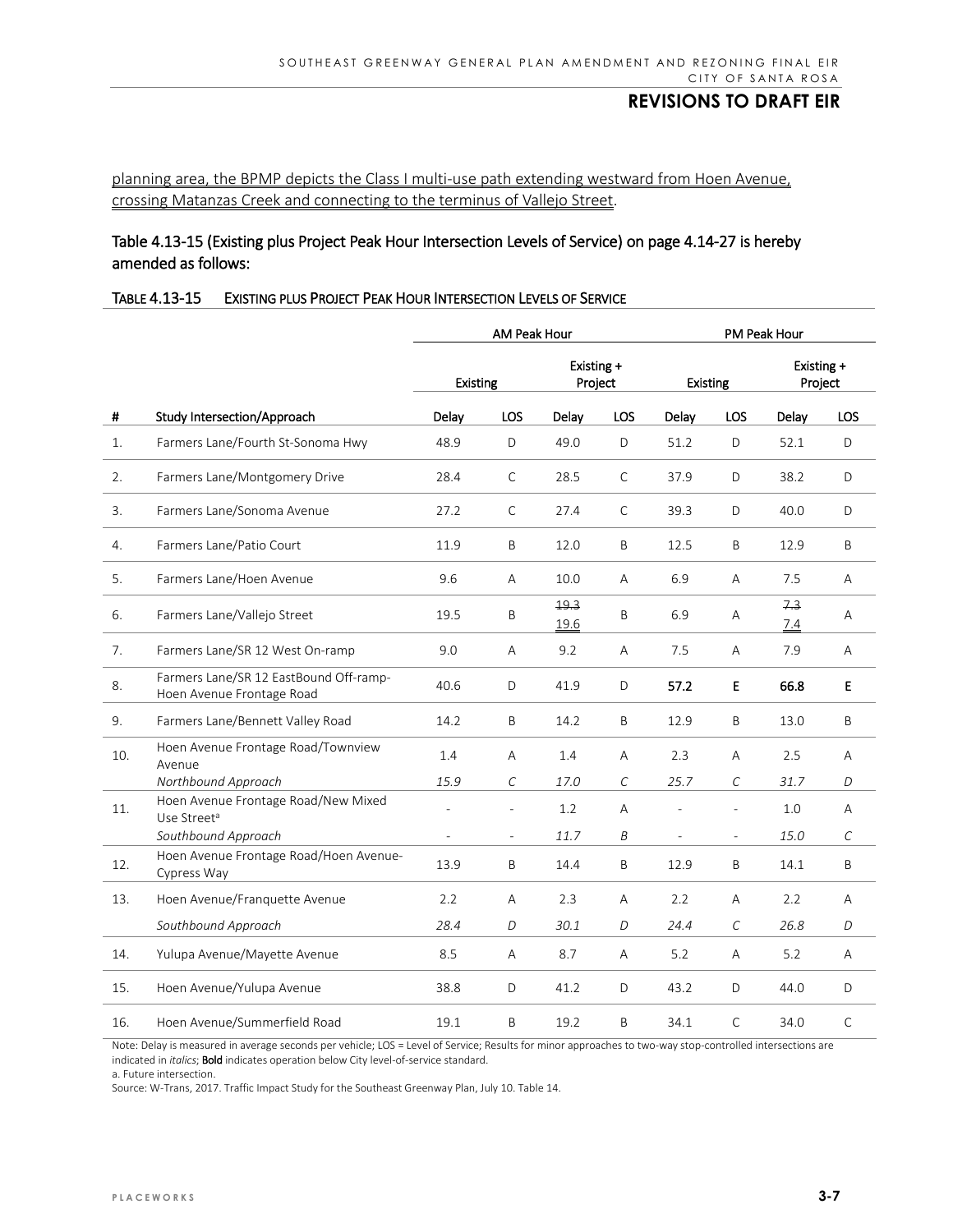Table 4.13-18 (Future plus Project (With Farmers Lane Extension) Peak Hour Intersection Levels of Service) is hereby amended as follows:

|     |                                                                     | AM Peak Hour   |               |                  | <b>PM Peak Hour</b> |        |              |                  |               |
|-----|---------------------------------------------------------------------|----------------|---------------|------------------|---------------------|--------|--------------|------------------|---------------|
|     |                                                                     | Future         |               | Future + Project |                     | Future |              | Future + Project |               |
| #   | Study Intersection/Approach                                         | Delay          | LOS           | Delay            | <b>LOS</b>          | Delay  | LOS          | Delay            | LOS           |
| 1.  | Farmers Lane/Fourth St-Sonoma Hwy                                   | 57.6           | E             | 58.5             | E                   | 78.5   | E            | 81.4             | F             |
| 2.  | Farmers Lane/Montgomery Drive                                       | 30.2           | $\mathsf{C}$  | 30.5             | C                   | 47.0   | D            | 47.8             | D             |
| 3.  | Farmers Lane/Sonoma Avenue                                          | 30.4           | $\mathsf{C}$  | 30.4             | C                   | 32.1   | $\mathsf{C}$ | 32.6             | $\mathsf{C}$  |
| 4.  | Farmers Lane/Patio Court                                            | 7.1            | A             | 7.2              | A                   | 11.4   | B            | 11.7             | B             |
| 5.  | Farmers Lane/Hoen Avenue                                            | 29.4           | $\mathsf{C}$  | 31.1             | $\mathsf{C}$        | 32.7   | $\mathsf{C}$ | 35.6             | D             |
| 6.  | Farmers Lane/Vallejo Street                                         | 11.1           | B             | 11.6<br>12.2     | B                   | 8.1    | A            | 8.7<br>9.3       | A             |
| 7.  | Farmers Lane/SR 12 West On-ramp                                     | 5.0            | A             | 5.4              | A                   | 5.2    | A            | 5.4              | Α             |
| 8.  | Farmers Lane/SR 12 Eastbound Off-ramp-<br>Hoen Avenue Frontage Road | 41.7           | D             | 43.3             | D                   | 45.0   | D            | 52.5             | D             |
| 9.  | Farmers Lane/Bennett Valley Road                                    | 43.9           | D             | 43.9             | D                   | 46.5   | D            | 46.6             | D             |
| 10. | Hoen Avenue Frontage Road/Townview<br>Avenue                        | 1.4            | A             | 1.4              | A                   | 2.7    | A            | 3.1              | A             |
|     | Northbound Approach <sup>b</sup>                                    | 17.6           | $\mathcal{C}$ | 19.1             | $\mathcal{C}$       | 34.2   | D            | 44.4             | E             |
| 11. | Hoen Avenue Frontage Road/New Mixed Use<br>Street <sup>a</sup>      | $\overline{a}$ |               | 1.1              | A                   |        |              | 1.0              | A             |
|     | Southbound Approach                                                 |                |               | 13.2             | B                   |        |              | 17.6             | $\mathcal{C}$ |
| 12. | Hoen Avenue Frontage Road/Hoen Avenue-<br>Cypress Way               | 19.3           | Β             | 20.0             | C                   | 27.2   | $\mathsf{C}$ | 29.6             | $\mathsf{C}$  |
| 13. | Hoen Avenue/Franquette Avenue                                       | 5.0            | A             | 5.4              | A                   | 2.6    | A            | 2.8              | A             |
|     | Southbound Approach <sup>c</sup>                                    | 53.9           | F             | 60.0             | F                   | 31.6   | D            | 36.1             | E             |
| 14. | Yulupa Avenue/Mayette Avenue                                        | 10.3           | B             | 10.6             | B                   | 6.4    | A            | 6.5              | A             |
| 15. | Hoen Avenue/Yulupa Avenue                                           | 44.6           | D             | 47.0             | D                   | 44.1   | D            | 44.6             | D             |
| 16. | Hoen Avenue/Summerfield Road                                        | 20.7           | $\mathsf{C}$  | 20.8             | C                   | 35.0   | $\mathsf{C}$ | 34.8             | $\mathsf{C}$  |

#### TABLE 4.13-18 FUTURE PLUS PROJECT (WITH FARMERS LANE EXTENSION) PEAK HOUR INTERSECTION LEVELS OF SERVICE

Note: Delay is measured in average seconds per vehicle; LOS = Level of Service; Results for minor approaches to two-way stop-controlled intersections are indicated in *italics*; Bold indicates operation below City level-of-service standard.

a. Future intersection.

b. Operation considered acceptable because the CAMUTCD "Peak Hour Volume" warrant would be unmet

c. The CAMUTCD "Peak Hour Volume" warrant would be met under all future scenarios both without and with the project.

Source: W-Trans, 2017. Traffic Impact Study for the Southeast Greenway Plan. July 10. Table 16.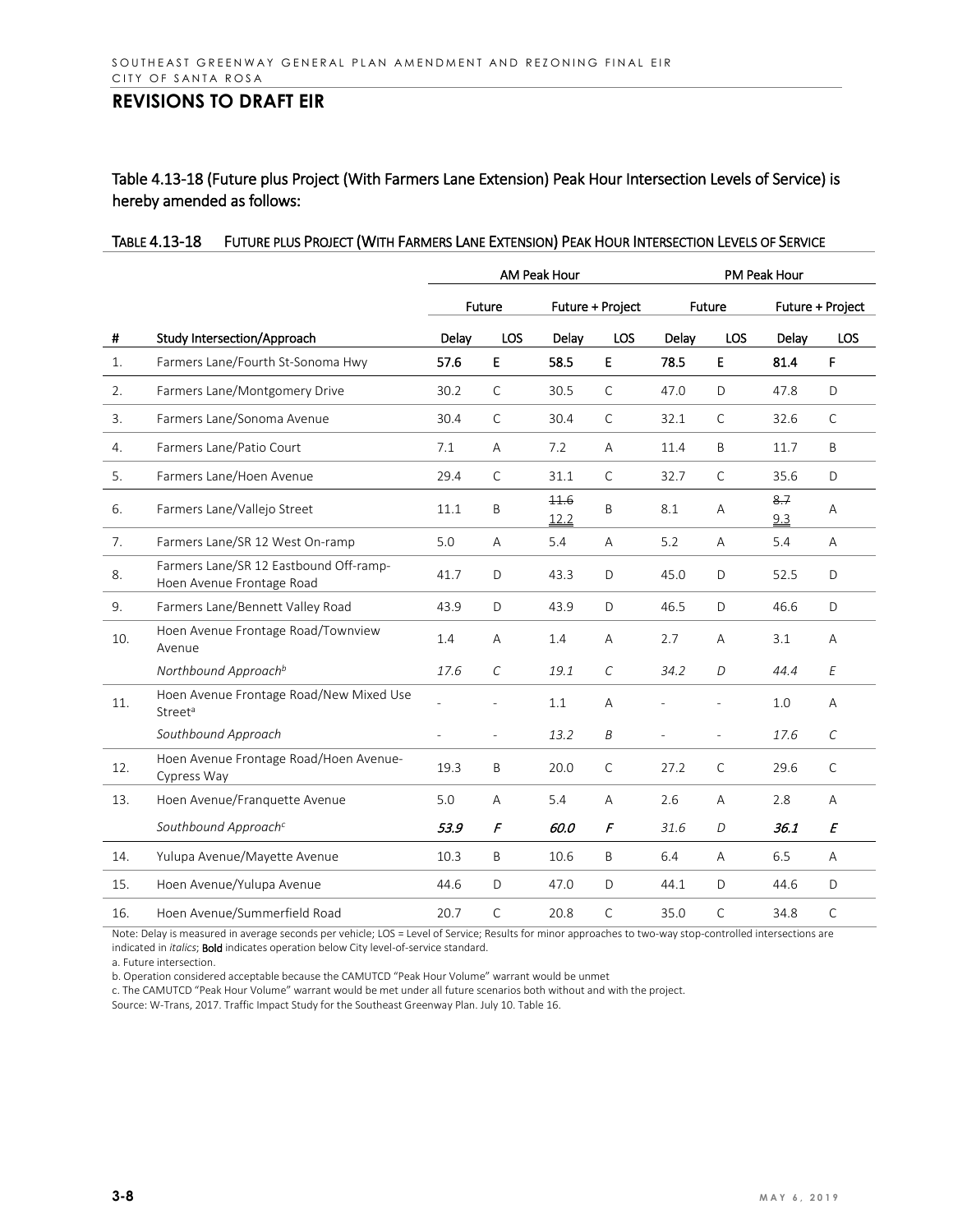The traffic volumes for intersections #6 an #7 have been revised on Figures 4.13-3 (Project Traffic Volumes), 4.13-4 (Existing plus Project Traffic Volumes), 4.13-5 (Future plus Project With Farmers Extension), and 4.13- 7 (Future plus Project Without Farmers Extension Traffic Volumes) of the Traffic Impact Study of the Draft EIR and are hereby amended as follows:

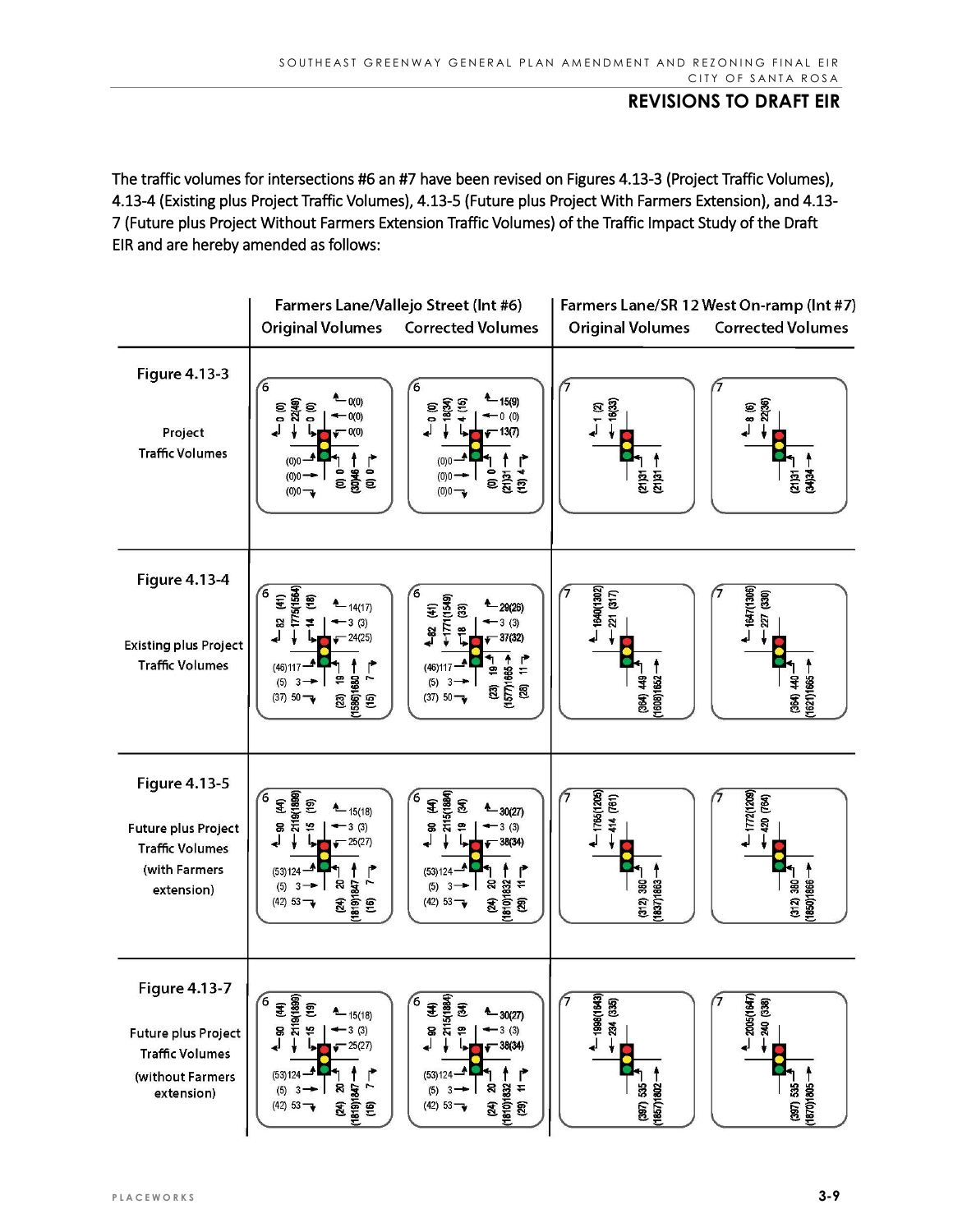# **CHAPTER 4.14, UTILITIES AND SERVICE SYSTEMS**

## The second paragraph under Impact Discussion UTIL-1, on page 4.14-8 and 4.14-9 of the 2017 Draft EIR is hereby amended as follows:

As shown on Table 4.14-2, the projected water demand for the proposed project would be 36 AFY. Given that the City would have 3,297 AFY of potable water available for future projects in 2035, sufficient water supplies would be available to serve the proposed project and impacts would be *less than significant*. In addition, the General Plan 2035 also includes policies (listed above) which require that an adequate amount of water supply be available to serve existing and future needs of the city. The proposed project would also be required to comply with the standards for water efficient landscape design included in SRCC Chapter 14-30 in an effort to reduce water consumption in the city. To supplement these existing regulations, the proposed project includes proposed Policy LUL-NN-3, which requires the City to improve stormwater management to increase infiltration and groundwater recharge increase stormwater infiltration and groundwater recharge, which will ultimately improve water supply conditions in the region. Consistency with these regulations and additional water from groundwater wells would ensure that future development under the proposed project would reduce impacts to the City's water supply. Furthermore, as part of the City's Emergency Groundwater Supply Program implementation discussed in the GWMP, the City would seek to design and construct emergency wells and associated facilities in the Southeast Greenway Area due to a successful test well in the Southeast Greenway Area near Martha Way.

# **CHAPTER 6, CEQA MANDATED ASSESSMENT**

The list of impacts under Section 6.2, Significant and Unavoidable Impacts, of the 2017 Draft EIR and Revised Draft EIR are combined and Table 6-1 is hereby amended as follows:

#### TABLE 6-1 SIGNIFICANT AND UNAVOIDABLE IMPACTS OF THE PROPOSED PROJECT

#### Air Quality

Impact AQ-2: Operation of the proposed project could contribute to an existing or projected air quality violation.

Impact AQ-3: Future potential development projects associated with the proposed project could cumulatively contribute to the non-attainment designations of the San Francisco Bay Area Air Basin (SFBAAB).

Impact AQ-6: Despite implementation of the proposed project policies, criteria air pollutant emissions associated with the proposed project could generate a substantial net increase in emissions that exceeds the BAAQMD regional significance thresholds, and impacts would be *significant*.

#### Transportation and Circulation

Impact TRANS-1a: The Farmers Lane/SR 12 Eastbound Off-ramp-Hoen Avenue Frontage Road intersection (#8) currently operates unacceptably at LOS E during the PM peak hour and is projected to continue operating at LOS E upon the addition of project-generated traffic, with increases in delay of approximately 9.6 seconds.

Impact TRANS-1b: On Farmers Lane under Future plus Project (With Farmers Lane Extension) conditions, the project is anticipated to cause operation to drop from LOS D to LOS E in the southbound direction during the AM peak hour.

Impact TRANS-1c: The Farmers Lane/Fourth Street-Sonoma Highway intersection (#1) is projected to operate unacceptably at LOS E during the AM and PM peak hours without the project and with the addition of project traffic would drop to LOS F during the AM peak hour.

Impact TRANS-1e: Under the Future plus Project (Without Farmers Lane Extension) scenario, the Farmers Lane/SR 12 Eastbound Off-ramp-Hoen Avenue Frontage Road intersection (#8) is projected to operate unacceptably at LOS E during the PM peak hour,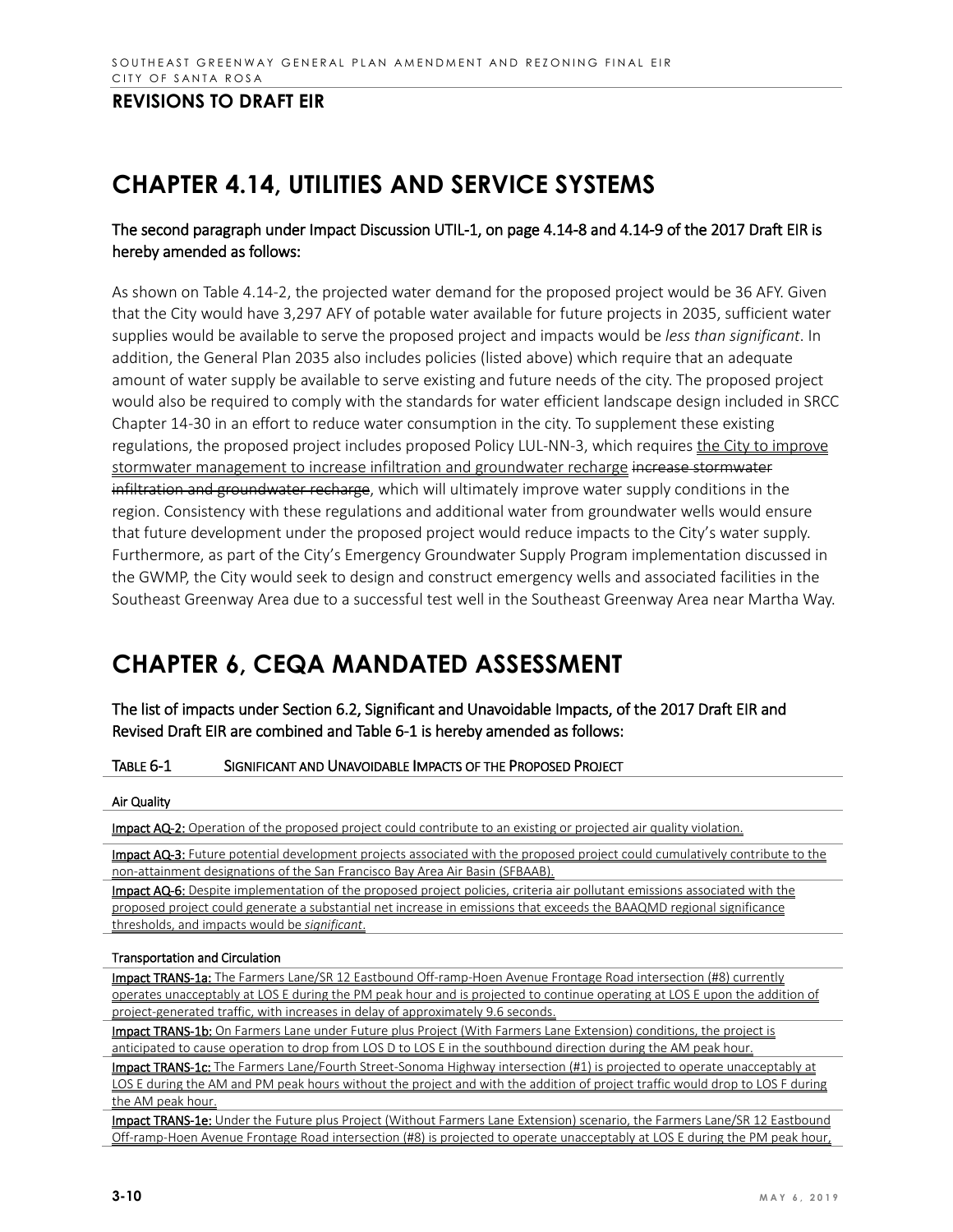#### TABLE 6-1 SIGNIFICANT AND UNAVOIDABLE IMPACTS OF THE PROPOSED PROJECT

#### Air Quality

with the project increasing the intersection's average vehicle delay by 8.0 seconds.

Impact TRANS-6b: Adequate pedestrian and bicycle circulation facilities to cross the SR 12 Westbound On-ramp cannot be assured, as both of the options in the proposed project for creating this linkage entail modifications to Caltrans facilities that are outside of the City's control.

Impact TRANS-6c: Potential development of an at-grade crossing at the Hoen Avenue Frontage Road/SR 12 Westbound On-ramp intersection could result in pedestrian safety concerns.

### The third paragraph under Section 6.3, Growth Inducement, on page 6-2 of the 2017 Draft EIR is hereby amended as follows:

Future development of the proposed project would involve demolition and construction activities that could generate some temporary employment opportunities; however, given the temporary nature of such opportunities, it is unlikely that construction workers would relocate to Sunnyvale Santa Rosa as a result of the proposed project. Thus, the proposed project would not be considered growth-inducing from an employment perspective.

# **APPENDIX E, PHASE I ENVIRONMENTAL SITE ASSESSMENT**

## The text under Section 6.3.13, Monitoring, Water Supply or Dry Wells, on page 17 of Appendix E of the 2017 Draft EIR is hereby amended as follows:

There is one inactive groundwater test monitoring well owned by the City located adjacent to in the central portion of the Site at the end of Martha Way, east of Albert Drive. Off-site, there are two abandoned or inactive groundwater monitoring wells just south of the Site in the side walk north of Hoen Frontage Road. The two monitoring wells are associated with the Valero cleanup site, as discussed in Section 5.2. No other evidence of active groundwater monitoring wells, water supply wells, or dry wells were observed on or in the vicinity of the Site during the inspection.

## The description of Photo Number 6 included in Appendix G, Site Photographs, on page 487 of Appendix E of the Draft EIR is hereby amended as follows:

View looking to the northeast along Martha Way. A water well, owned by USGS the City of Santa Rosa, is shown in the background on the left side of the photograph. The Greenway is shown on the right side of the photo, south of Martha Way.

# **APPENDIX 1: JULY 2017 W-TRANS TRAFFIC IMPACT STUDY & NOVEMBER 2018 W-TRANS TRANSPORTATION MEMORANDUM**

The first paragraph under subheading, "Study Intersections" on page 5 of the 2017 Traffic Impact Study for the Draft EIR is hereby amended as follows: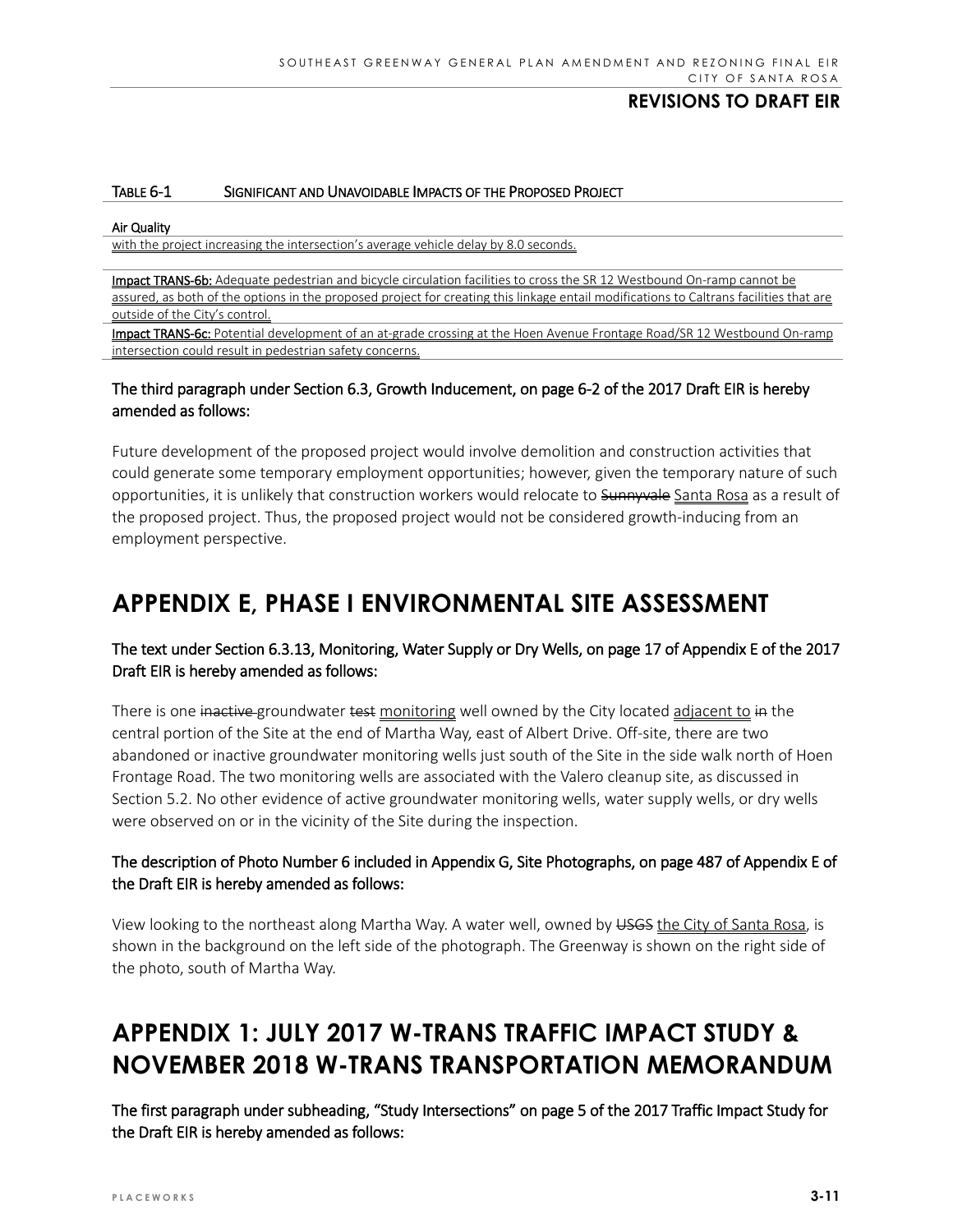Farmers Lane/Hoen Avenue is a four-legged signalized intersection with protected left-turn pockets phasing on the northbound and southbound approaches, permitted left-turn phasing on the eastbound and westbound approaches, and marked pedestrian crosswalks on the north, east, and west legs.

### The text in the second paragraph on page 8 under the subheading "Bicycle Facilities" is hereby amended as follows:

There are some existing bicycle facilities which would provide access to the Southeast Greenway planning area. There is an existing Class II bike lane on Yulupa Avenue, which runs for approximately 1.2 miles from Bennett Valley Road to Montgomery Drive and passes through the Southeast Greenway. There are also existing Class II bike lanes on the Hoen Avenue-Hoen Frontage Road corridor, parallel to the Southeast Greenway, from Farmers LaneTownview Avenue (just east of Farmers Lane) to Summerfield Road. Existing Class II bike lanes are also provided on Summerfield Road, extending from Bethards Drive to Montgomery Drive for about two miles. There is also an existing Class III bike route on Hahman Drive, between Montgomery Drive and Hoen Avenue.

### The text in the third paragraph on page 8 under the subheading "Bicycle Facilities" is hereby amended as follows:

Future bicycle facilities identified in the BPMP includes plans for a Class I multi-use path along an approximately one-mile stretch of the Southeast Greenway, from Hoen Avenue/Hoen Avenue Frontage Road to Spring Lake Regional Park. This path would provide interior connections to neighborhoods and connect to Montgomery High School and Montgomery Village to the west. The eastern end of the Class I path would access cross Summerfield Road, providing access on surface streets and continue to Spring Lake County Regional Park. In the western portion of the Southeast Greenway planning area, the BPMP depicts the Class I multi-use path extending westward from Hoen Avenue, crossing Matanzas Creek and connecting to the terminus of Vallejo Street.

| Table 2 - Bicycle Facility Summary |              |                   |                          |                           |  |  |  |
|------------------------------------|--------------|-------------------|--------------------------|---------------------------|--|--|--|
| <b>Status</b><br><b>Facility</b>   | <b>Class</b> | Length<br>(miles) | <b>Begin Point</b>       | <b>End Point</b>          |  |  |  |
| <b>Existing</b>                    |              |                   |                          |                           |  |  |  |
| Sonoma Ave                         | Ш            | 1.56              | Santa Rosa Ave           | Hahman Dr                 |  |  |  |
| Sonoma Ave                         | Ш            | 0.46              | Hahman Dr                | Yulupa Ave                |  |  |  |
| Sonoma Ave                         | Ш            | 0.51              | Yulupa Ave               | Summerfield Rd            |  |  |  |
| Yulupa Ave                         | Ш            | 2.35              | <b>Bennett Valley Rd</b> | Montgomery Dr             |  |  |  |
| Hoen Ave                           | Ш            | 1.50              | Farmers Ln               | Summerfield Rd            |  |  |  |
| Summerfield Rd                     | Ш            | 1.93              | Bethards Dr              | Montgomery Dr             |  |  |  |
| Hahman Dr                          | Ш            | 0.59              | Montgomery Dr            | Hoen Ave                  |  |  |  |
| <b>Planned</b>                     |              |                   |                          |                           |  |  |  |
| Southeast Greenway Multi-Use       |              | 1.00              | Hoen Ave                 | Spring Lake Regional Park |  |  |  |

# The text in Table 2, Bicycle Facility Summary, on page 9 of the Traffic Impact Study for the Draft EIR is hereby amended as follows: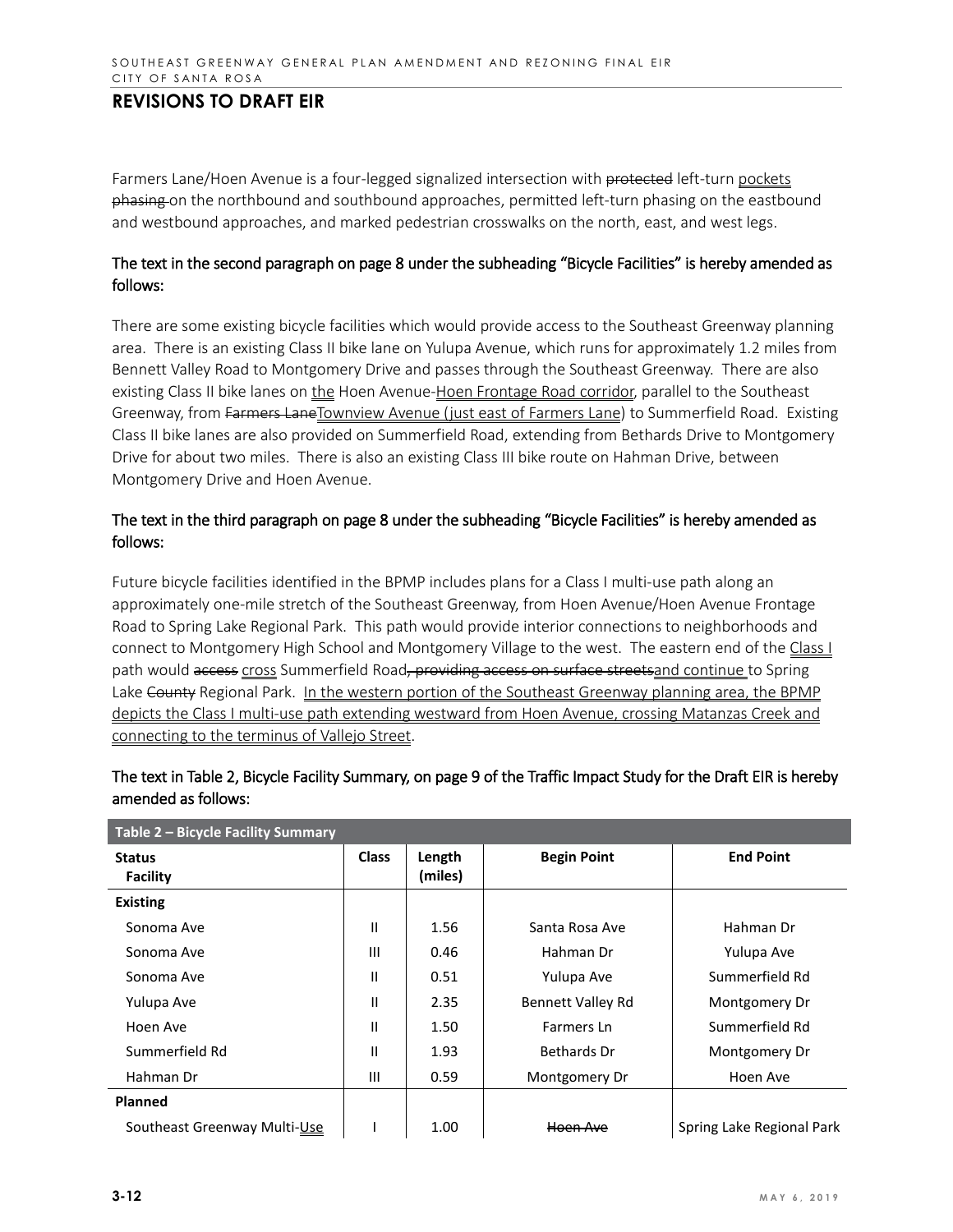| Table 2 – Bicycle Facility Summary |              |                   |                    |                  |  |  |  |
|------------------------------------|--------------|-------------------|--------------------|------------------|--|--|--|
| <b>Status</b><br>Facility          | <b>Class</b> | Length<br>(miles) | <b>Begin Point</b> | <b>End Point</b> |  |  |  |
| Path                               |              |                   | Vallejo St         |                  |  |  |  |
| Vallejo Street                     | Ш            | 1.12              | Farmers Lane       | South E Street   |  |  |  |
| Hoen Avenue                        | Ш            | 0.52              | Farmers Lane       | Sonoma Ave       |  |  |  |
| <b>Franguette Ave</b>              | Ш            | 0.75              | Hoen Ave           | Montgomery Dr    |  |  |  |

Source: *Santa Rosa Bicycle and Pedestrian Master Plan*, City of Santa Rosa, 2010.

## The text under subheading "Crossing of SR 12 Eastbound Onramp" on page 37 of the Traffic Impact Study of the Draft EIR is hereby amended as follows:

#### *Crossing of SR 12 EastWestbound Onramp*

The Plan identifies two potential options for establishing a pedestrian and bicycle crossing of the SR 12 eastwestbound onramp. One entails constructing an underpass for exclusive use by pedestrians and bicyclists, connecting the Mixed Use area to an area designated by the Plan for 2- to 3-story multifamily housing. This option would create an off-street connection to the Greenway's multi-use path, as well as Vallejo Street and the surrounding pedestrian and bicycle network.

The second crossing option would be to construct an at-grade crossing on the north leg of the Hoen Frontage Road/SR 12 eastwestbound ramp intersection. Currently, the westbound right-turn movement from Hoen Frontage Road onto the SR 12 eastwestbound ramp is a high-speed movement that is inappropriate for pedestrian crossing activity. The Plan indicates that implementation of this option would entail modification of the intersection to create a viable location for a crossing to be installed. The intersection would need to be modified to include 1) a signal or pedestrian hybrid beacon that provides an exclusive phase for pedestrian-bicycle movements, stopping the traffic flow to the on-ramp while the phase is active, 2) horizontal realignment that geometrically regulates vehicle speeds to no greater than 35 mph at the crossing, 3) clear lines of sight between drivers and pedestrians/bicyclists on the crossing, and 4) a right-turn lane on westbound Hoen Frontage Road, if needed, to provide vehicle queue storage for the brief periods when the crossing phase is active.